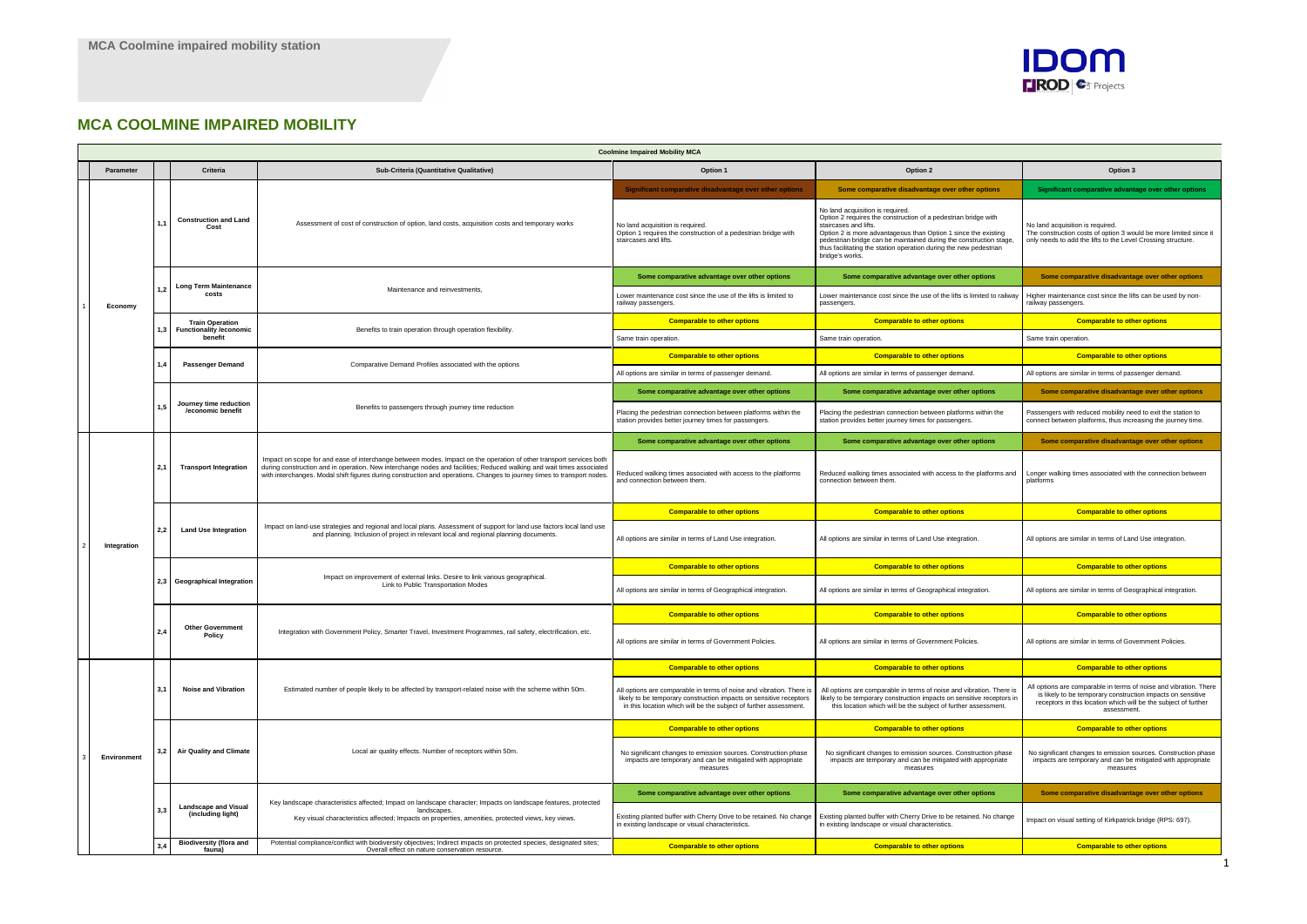|  |                                            | <b>Coolmine Impaired Mobility MCA</b>               |                                                           |                                                                                                                                                                                                                                                                                                                                                                                                               |                                                                                                                                                                                                                           |                                                                                                                                                                                                                           |                                                                                                                                                                                                                       |  |
|--|--------------------------------------------|-----------------------------------------------------|-----------------------------------------------------------|---------------------------------------------------------------------------------------------------------------------------------------------------------------------------------------------------------------------------------------------------------------------------------------------------------------------------------------------------------------------------------------------------------------|---------------------------------------------------------------------------------------------------------------------------------------------------------------------------------------------------------------------------|---------------------------------------------------------------------------------------------------------------------------------------------------------------------------------------------------------------------------|-----------------------------------------------------------------------------------------------------------------------------------------------------------------------------------------------------------------------|--|
|  | Parameter                                  | Criteria<br>Sub-Criteria (Quantitative Qualitative) |                                                           |                                                                                                                                                                                                                                                                                                                                                                                                               | Option 1                                                                                                                                                                                                                  | Option 2                                                                                                                                                                                                                  | Option 3                                                                                                                                                                                                              |  |
|  |                                            |                                                     |                                                           |                                                                                                                                                                                                                                                                                                                                                                                                               | Works proposed in proximity to the Royal Canal pNHA. There is<br>potential for water quality, noise and lighting impacts within the<br>pNHA                                                                               | Works proposed in proximity to the Royal Canal pNHA. There is<br>potential for water quality, noise and lighting impacts within the<br>pNHA                                                                               | Works proposed in proximity to the Royal Canal pNHA. There is<br>potential for water quality, noise and lighting impacts within the<br>pNHA                                                                           |  |
|  |                                            |                                                     |                                                           |                                                                                                                                                                                                                                                                                                                                                                                                               | <b>Comparable to other options</b>                                                                                                                                                                                        | <b>Comparable to other options</b>                                                                                                                                                                                        | <b>Comparable to other options</b>                                                                                                                                                                                    |  |
|  |                                            |                                                     | Cultural, Archaeologica<br>and Architectural<br>Heritage  | Overall effect on cultural, archaeological and architecture heritage resource. Likely effects on RPS, National<br>Monuments, SMRs, Conservation areas, etc.<br>Number of designated sites/structures (by level of designation) directly impacted by scheme (land take)                                                                                                                                        | There is no foreseen advantage or disadvantage of this option<br>with regard to archaeological, architectural or cultural heritage                                                                                        | There is no foreseen advantage or disadvantage of this option with<br>regard to archaeological, architectural or cultural heritage                                                                                        | No direct impact on Kirkpatrick bridge (RPS: 697). There is no<br>foreseen advantage or disadvantage of this option with regard to<br>archaeological, architectural or cultural heritage                              |  |
|  |                                            | 3.6                                                 |                                                           |                                                                                                                                                                                                                                                                                                                                                                                                               | <b>Comparable to other options</b>                                                                                                                                                                                        | <b>Comparable to other options</b>                                                                                                                                                                                        | <b>Comparable to other options</b>                                                                                                                                                                                    |  |
|  |                                            |                                                     | <b>Water Resources</b>                                    | Overall potential significant effects on water resource attribute likely to be affected during construction and operation.                                                                                                                                                                                                                                                                                    | No indication of significant flood risk at this location. Potential<br>water quality impacts during construction. There is no foreseen<br>advantage or disadvantage of this option with regard to Water<br>Resources.     | No indication of significant flood risk at this location. Potential wate<br>quality impacts during construction. There is no foreseen<br>advantage or disadvantage of this option with regard to Water<br>Resources.      | No indication of significant flood risk at this location. Potential<br>water quality impacts during construction. There is no foreseen<br>advantage or disadvantage of this option with regard to Water<br>Resources. |  |
|  |                                            | 3,7                                                 | <b>Agriculture and Non-</b><br>Agricultural               | Overall impact on land take & property. Number of properties to be impacted/acquired. Likely temporary or permanent                                                                                                                                                                                                                                                                                           | <b>Comparable to other options</b>                                                                                                                                                                                        | <b>Comparable to other options</b>                                                                                                                                                                                        | <b>Comparable to other options</b>                                                                                                                                                                                    |  |
|  |                                            |                                                     |                                                           | severance effects, etc.                                                                                                                                                                                                                                                                                                                                                                                       | All options are located on CIE property and no landtake will be<br>required                                                                                                                                               | All options are located on CIE property and no landtake will be<br>required                                                                                                                                               | All options are located on CIE property and no landtake will be<br>required                                                                                                                                           |  |
|  |                                            | 3,8                                                 | <b>Geology and Soils</b>                                  | Soils and Geology and likely impact on geological resources based on preliminary/likely construction details. % of soil<br>resources to be developed/removed. Existing information relating to potential to encounter contaminated land. High-<br>level assessment based on the likely structures/ works required and the potential for ground contamination due to<br>historic landfills, pits and quarries. | <b>Comparable to other options</b>                                                                                                                                                                                        | <b>Comparable to other options</b>                                                                                                                                                                                        | <b>Comparable to other options</b>                                                                                                                                                                                    |  |
|  |                                            |                                                     | (including Waste)                                         |                                                                                                                                                                                                                                                                                                                                                                                                               | All options are comparable from a geology and soils perspective                                                                                                                                                           | All options are comparable from a geology and soils perspective                                                                                                                                                           | All options are comparable from a geology and soils perspective                                                                                                                                                       |  |
|  |                                            |                                                     | <b>Radiation and Stray</b>                                | Overall likely impact on existing sources of electromagnetic radiation.                                                                                                                                                                                                                                                                                                                                       | <b>Comparable to other options</b>                                                                                                                                                                                        | <b>Comparable to other options</b>                                                                                                                                                                                        | <b>Comparable to other options</b>                                                                                                                                                                                    |  |
|  |                                            | 3,9                                                 | Current                                                   |                                                                                                                                                                                                                                                                                                                                                                                                               | All options are comparable from an EMI perspective.                                                                                                                                                                       | All options are comparable from an EMI perspective.                                                                                                                                                                       | All options are comparable from an EMI perspective.                                                                                                                                                                   |  |
|  |                                            |                                                     | Impact on Vulnerable<br>Groups                            | Impacts on low-income groups, non-car owners, people with a disability. Quantification of increased service levels to<br>these groups; Quantification of infrastructure and rolling stock improvements aimed at these groups; distribution of<br>consumers surplus                                                                                                                                            | Some comparative disadvantage over other options                                                                                                                                                                          | Some comparative disadvantage over other options                                                                                                                                                                          | Some comparative advantage over other options                                                                                                                                                                         |  |
|  |                                            |                                                     |                                                           |                                                                                                                                                                                                                                                                                                                                                                                                               | Option 1 provides a good solution for vulnerable groups to access<br>he station platforms. However, it does not provide a good solution<br>for non-station users to cross the railway line from one side to the<br>other. | Option 1 provides a good solution for vulnerable groups to access<br>he station platforms. However, it does not provide a good solution<br>for non-station users to cross the railway line from one side to the<br>other. | Option 1 provides a good solution for vulnerable groups to<br>access the station platforms. It also provides a good solution for<br>non station users to cross the railway line from one side to the<br>other.        |  |
|  | Accessibility &<br><b>Social inclusion</b> | 4.2<br>4.3                                          | <b>Stations Accessibility</b>                             | Quantification of increased service levels to the vulnerable groups.                                                                                                                                                                                                                                                                                                                                          | <b>Comparable to other options</b>                                                                                                                                                                                        | <b>Comparable to other options</b>                                                                                                                                                                                        | <b>Comparable to other options</b>                                                                                                                                                                                    |  |
|  |                                            |                                                     |                                                           |                                                                                                                                                                                                                                                                                                                                                                                                               | All options provide similar station accessibility.                                                                                                                                                                        | All options provide similar station accessibility.                                                                                                                                                                        | All options provide similar station accessibility.                                                                                                                                                                    |  |
|  |                                            |                                                     |                                                           | Quantification of service levels impacts including severance to all groups                                                                                                                                                                                                                                                                                                                                    | <b>Comparable to other options</b>                                                                                                                                                                                        | <b>Comparable to other options</b>                                                                                                                                                                                        | <b>Comparable to other options</b>                                                                                                                                                                                    |  |
|  |                                            |                                                     | Social Inclusion                                          |                                                                                                                                                                                                                                                                                                                                                                                                               | All options are comparable from a social inclusion perspective.                                                                                                                                                           | All options are comparable from a social inclusion perspective.                                                                                                                                                           | All options are comparable from a social inclusion perspective.                                                                                                                                                       |  |
|  |                                            | 5.2<br>5,2                                          | <b>Rail Safety</b>                                        | Safety for Rail users                                                                                                                                                                                                                                                                                                                                                                                         | <b>Comparable to other options</b>                                                                                                                                                                                        | <b>Comparable to other options</b>                                                                                                                                                                                        | <b>Comparable to other options</b>                                                                                                                                                                                    |  |
|  |                                            |                                                     |                                                           |                                                                                                                                                                                                                                                                                                                                                                                                               | All options are comparable from a rail safety perspective.                                                                                                                                                                | All options are comparable from a rail safety perspective.                                                                                                                                                                | All options are comparable from a rail safety perspective.                                                                                                                                                            |  |
|  |                                            |                                                     | Vehicular Traffic Safety                                  | Quality of Access for these road users, lengths of diversions, removal of interface with rail and other modes of transport                                                                                                                                                                                                                                                                                    | <b>Comparable to other options</b>                                                                                                                                                                                        | <b>Comparable to other options</b>                                                                                                                                                                                        | <b>Comparable to other options</b>                                                                                                                                                                                    |  |
|  | <b>Safety</b>                              |                                                     |                                                           |                                                                                                                                                                                                                                                                                                                                                                                                               | All options are comparable from a vehicular traffic safety<br>perspective.                                                                                                                                                | All options are comparable from a vehicular traffic safety<br>perspective.                                                                                                                                                | All options are comparable from a vehicular traffic safety<br>perspective.                                                                                                                                            |  |
|  |                                            | 5,3                                                 | Pedestrian, Cyclist and<br>Vulnerable Road user<br>Safety | Quality of Access for these road users. removal of interfaces                                                                                                                                                                                                                                                                                                                                                 | <b>Comparable to other options</b>                                                                                                                                                                                        | <b>Comparable to other options</b>                                                                                                                                                                                        | <b>Comparable to other options</b>                                                                                                                                                                                    |  |
|  |                                            |                                                     |                                                           |                                                                                                                                                                                                                                                                                                                                                                                                               | All options are comparable from a pedestrian and cyclist safety<br>perspective.                                                                                                                                           | All options are comparable from a pedestrian and cyclist safety<br>perspective.                                                                                                                                           | All options are comparable from a pedestrian and cyclist safety<br>perspective.                                                                                                                                       |  |
|  |                                            | 6,1                                                 |                                                           | Analysis of the extent that the scheme connects with cycle tracks.                                                                                                                                                                                                                                                                                                                                            | <b>Comparable to other options</b>                                                                                                                                                                                        | <b>Comparable to other options</b>                                                                                                                                                                                        | <b>Comparable to other options</b>                                                                                                                                                                                    |  |
|  |                                            |                                                     | Connectivity to adjoining<br>cycling facilities           |                                                                                                                                                                                                                                                                                                                                                                                                               | All options are comparable from a cyclist connectivity perspective.                                                                                                                                                       | All options are comparable from a cyclist connectivity perspective.                                                                                                                                                       | All options are comparable from a cyclist connectivity<br>perspective.                                                                                                                                                |  |
|  | <b>Physical Activity</b>                   |                                                     |                                                           |                                                                                                                                                                                                                                                                                                                                                                                                               | <b>Comparable to other options</b>                                                                                                                                                                                        | <b>Comparable to other options</b>                                                                                                                                                                                        | <b>Comparable to other options</b>                                                                                                                                                                                    |  |
|  |                                            | 6,2                                                 | Permeability and local<br>connectivity opportunity        | Journey Time and lengths of diversions for active modes and numbers affected. Analysis of the connectivity with<br>green areas/key attractions related to active mode                                                                                                                                                                                                                                         | All options are comparable from a permeability and local<br>connectivity perspective.                                                                                                                                     | All options are comparable from a permeability and local<br>connectivity perspective.                                                                                                                                     | All options are comparable from a permeability and local<br>connectivity perspective.                                                                                                                                 |  |